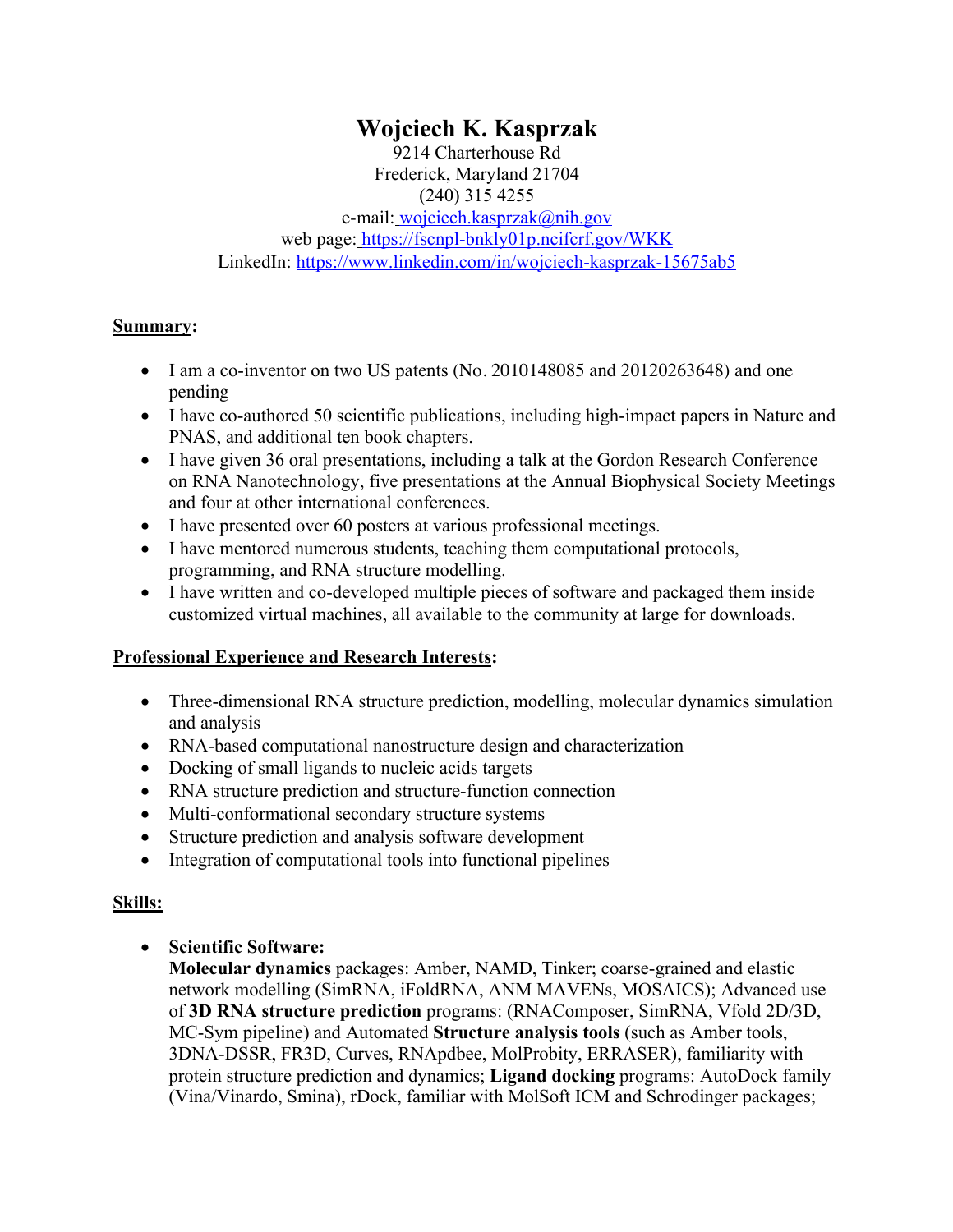**3D modelling, analysis and visualization** software: UCSF Chimera, PyMOL, VMD, Accelrys Discovery Studio, RasMol, RNA2D3D; **RNA nanostructure design and modelling** software: NanoTiler, RNA2D3D, own custom scripts and programs in PyMOL/Python); **RNA/DNA secondary structure prediction** tools, such as MPGAfold - Genetic Algorithm, Mfold/RNAstructure/RNAfold family of dynamic programming algorithms, contraFOLD, NUPACK, as well as other RNA/DNA secondary structure and tertiary interactions prediction programs, such as IPknot, pkiss, KineFold, NanoFolder/HyperFold, CyloFold. **Sequence search and alignment** tools: BLAST, Clustal, Bowtie, fastqc sequence alignment and analysis tools, RNAmot/RNA Motif sequence and structure alignment.

**Other tools**: own StructureLab 2D/3D RNA/DNA structure prediction analysis package, 2D structure visualization programs (such as own RiboSketch and RNA2Drawer, and many others), GCG package, SigmaPlot, Prism, (xm)grace, gnuplot.

- **Databases:** Relational (MySQL), document-oriented NoSQL (MongoDB), objectoriented (AllegroStore)
- **Programming Languages:** Lisp, Python (and Python PyMOL/Chimera APIs), C++, C, Fortran, Pascal, Basic, Unix shell scripts and tools, HTML/PHP
- **Operating Systems:** Linux/Unix, (including installation, configuration and administration of Virtual Machines in Oracle's VirtualBox), MacOS, MS Windows
- **Platforms:** Linux workstations (Ubuntu, CentOS/Red Hat), Linux clusters MIMD/GPU, Apple.

## **Chronology of Employment:**

| 1990-1996       | Laboratory Assistant, then Research Associate, Biomedical                |
|-----------------|--------------------------------------------------------------------------|
|                 | Supercomputing Center, Program Resources Inc., Frederick, MD             |
| 1996-1997       | Jr. Scientific Applications Analyst, Frederick Biomedical Supercomputing |
|                 | Center, SAIC, Frederick, MD                                              |
| 1997-2003       | Programmer Analyst, Basic Science Program, SAIC-Frederick, Inc., CCR     |
|                 | Nanobiology Program, NCI, Frederick, MD                                  |
| 2003-2013       | Programmer Analyst IV, Basic Science Program, SAIC-Frederick, Inc.,      |
|                 | Computational RNA Structure Section, CCR Nanobiology Program,            |
|                 | Frederick National Laboratory for Cancer Research, Frederick, MD         |
| $2013$ -present | Bioinformatics Analyst IV, in support of Gene Regulation and             |
|                 | Chromosome Biology Laboratory (since 2015), then RNA Biology             |
|                 | Laboratory (since 2016), Basic Science Program, Leidos Biomedical        |
|                 | Research, Inc., Frederick National Laboratory for Cancer Research,       |
|                 | Frederick, MD                                                            |
|                 |                                                                          |

# **Education:**

| 1989 | B.S. (Electrical Engineering), University of Maryland at College Park,   |
|------|--------------------------------------------------------------------------|
|      | College Park, MD                                                         |
| 1994 | M.S. (Computer Science), <b>Johns Hopkins University</b> , Baltimore, MD |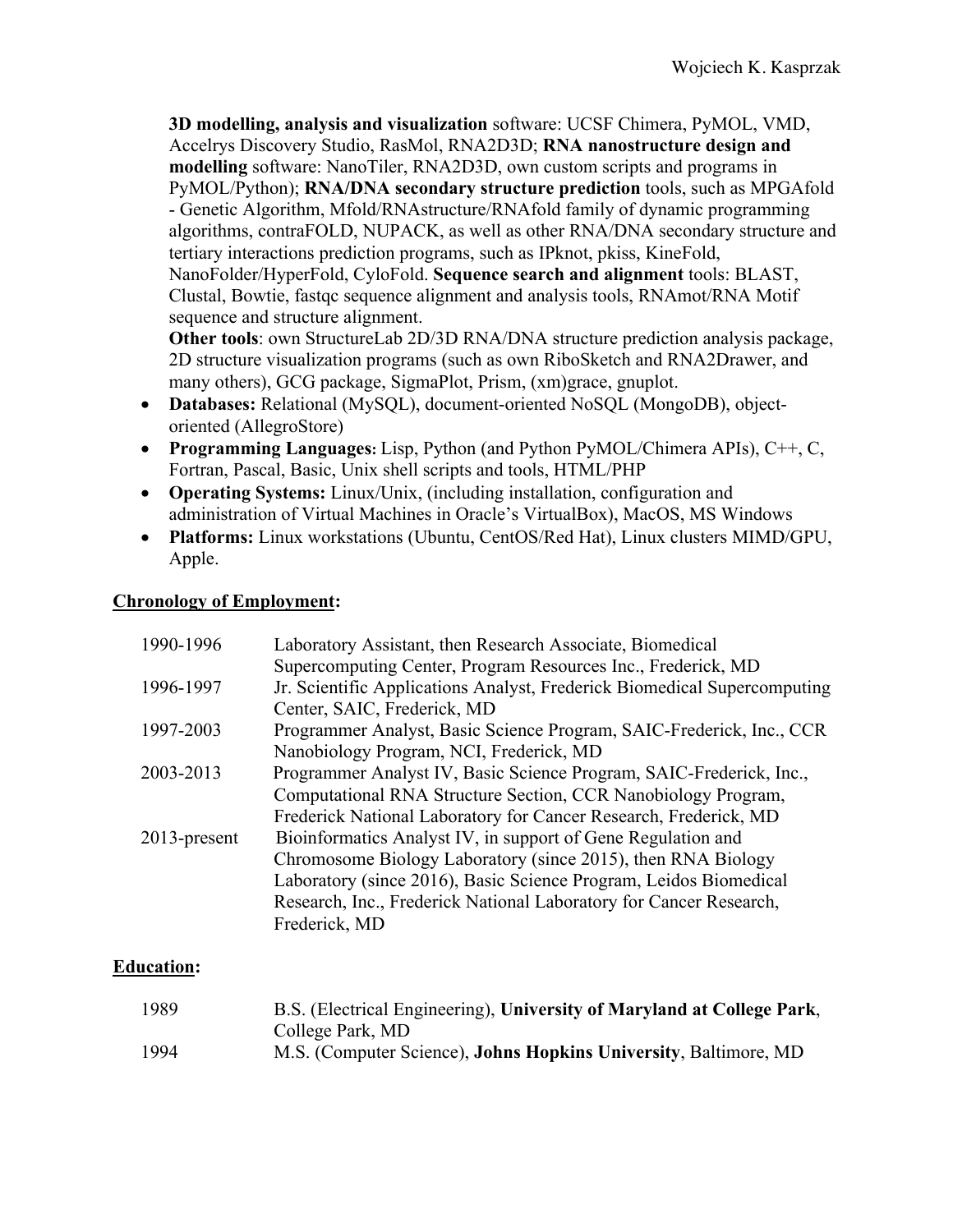#### **Professional Societies and Honors:**

Biophysical Society RNA Society International Society of RNA Nanotechnology and Nanomedicine (ISRNN)

SAIC's Distinguished Career Service Award, 2010 Publication Award, STFC Publication Competition for the category of Information & Communications Technology (SAIC-wide competition), 2007 SAIC's Science Achievement Award, 2000 Multiple Poster awards at the Spring Research Festival, NCI-Frederick, between 2003 and 2019.

#### **Selected Publications:**

- 1. Zakrevsky P, Kasprzak WK, Heinz WF, Wu W. Kahnt H, Bindewald E, Dorjsuren N, Fields EA, de Val N, Jaeger L, and Shapiro BA. Truncated Tetrahedral RNA Nanostructures Exhibit Enhanced Features for Delivery of RNAi Substrates. Nanoscale, 12(4):2555-2568. 2020.
- 2. Kasprzak WK, Ahmed NA, Shapiro BA. Modelling ligand docking to RNA in the design of RNA-based nanostructures. Curr Opin Biotechnol., 63:16-25. 2020.
- 3. Bofill-De Ros X, Kasprzak WK, Bhandari Y, Fan L, Cavanaugh Q, Jiang M, Dai L, Yang A, Shao TJ, Shapiro BA, Wang YX, Gu S: Structural Differences between Pri-miRNA Paralogs Promote Alternative Drosha Cleavage and Expand Target Repertoires. Cell Rep. 26(2):447-459, 2019.
- 4. Lu JS, Bindewald E, Kasprzak WK, Shapiro BA: RiboSketch: Versatile Visualization of Multi-stranded RNA and DNA Secondary Structure. Bioinformatics. 34(24):4297-4299, 2018.
- 5. Sharan R, Bindewald E, Kasprzak WK, Shapiro B: Computational Generation of RNA Nanorings. Methods Mol Biol. 1632:19-32, 2017.
- 6. Le MT, Kasprzak WK, Kim T, Gao F, Young MY, Yuan X, Shapiro BA, Seog J, Simon AE. Folding behavior of a T-shaped, ribosome-binding translation enhancer implicated in a wide-spread conformational switch. eLife. 6: e22883, 2017. (**first co-author**)
- 7. Salton M, Kasprzak WK, Voss T, Shapiro BA, Poulikakos PI, Misteli T: Inhibition of vemurafenib-resistant melanoma by interference with pre-mRNA splicing. Nat Commun. 6:7103, 2015.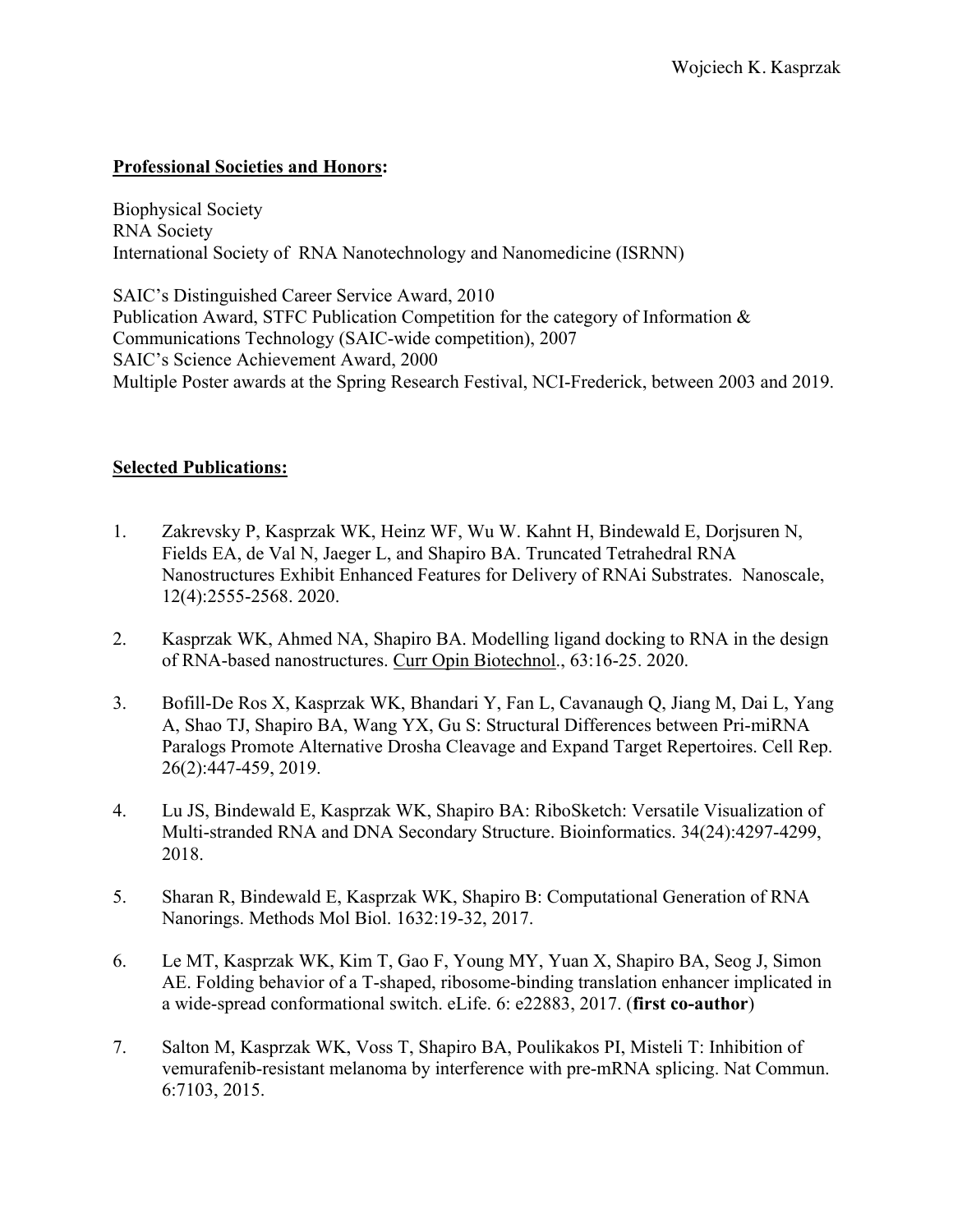- 8. Afonin KA, Viard M, Kagiampakis I, Case CL, Hofmann J, Vrzak A, Kireeva M, Kasprzak WK, Kewalramani VN, and Shapiro BA: Triggering RNA interference with RNA-RNA, RNA-DNA and DNA-RNA nanoparticles. ACS Nano. 9(1):251-259, 2015.
- 9. Belew AT, Meskauskas A, Musalgaonkar S, Vivek AM, Sulima SO, Kasprzak WK, Shapiro BA, and Dinman JD: Ribosomal frameshifting in the CCR5 mRNA: regulation by miRNAs and NMD. Nature. 512(7514):265-269, 2014.
- 10. Afonin KA, Kasprzak W, Bindewald E, Puppala PS, Diehl AR, Hall KT, Kim T, Zimmermann MT, Jernigan RL, and Shapiro BA: Computational and Experimental Characterization of RNA Cubic Nanoscaffolds. Methods 67(2):256-266, 2014. (**first coauthor**)
- 11. Kasprzak WK, Shapiro BA: MPGAfold in dengue secondary structure prediction. Methods Mol Biol. 1138:199-224, 2014.
- 12. Gao F, Kasprzak W, Stupina V, Shapiro BA, and Simon AE: A ribosome-binding, 3' translational enhancer has a T-shaped structure and engages in a long-distance RNA: RNA interaction. J. Virol. 86(18): 9828-9842, 2012.
- 13. Kasprzak W, Bindewald E, Kim T, Jaeger L, and Shapiro BA: Use of RNA structure flexibility data in nanostructure modelling. Methods 54(2): 239-250, 2011.
- 14. Zuo X, Wang J, Yu P, Eyler D, Xu H, Starich MR, Tiede DM, Simon AE, Kasprzak W, Schwieters CD, Shapiro BA, and Wang Y-X: Solution structure of the cap-independent translational enhancer and ribosome binding element in the 3' UTR of Turnip Crinkle virus. Proc. Natl. Acad. Sci U.S.A. 107(4): 1385-1390, 2010.
- 15. Linnstaedt SD, Kasprzak WK, Shapiro BA, and Casey JL: The fraction of RNA that folds into the correct branched secondary structure determines hepatitis delta virus RNA editing levels. RNA 15(6): 1177-1187, 2009.
- 16. Bindewald E, Hayes R, Yingling YG, Kasprzak W, and Shapiro BA: RNA Junction: A database of RNA junctions and kissing loops for three-dimensional structural analysis and nanodesign. Nucleic Acids Res. 36 (Database Issue): D392-D397, 2008.
- 17. Kasprzak W, Bindewald E, and Shapiro BA: Structural polymorphism of the HIV-1 leader region explored by computational methods. Nucleic Acids Res. 33(22): 7151- 7163, 2005.
- 18. Atha DH, Kasprzak W, and Shapiro BA: Prediction of DNA single strand conformational polymorphism (SSCP): Analysis by capillary electrophoresis and computerized DNA modelling. Nucleic Acids Res. 29(22): 4643-4653, 2001.